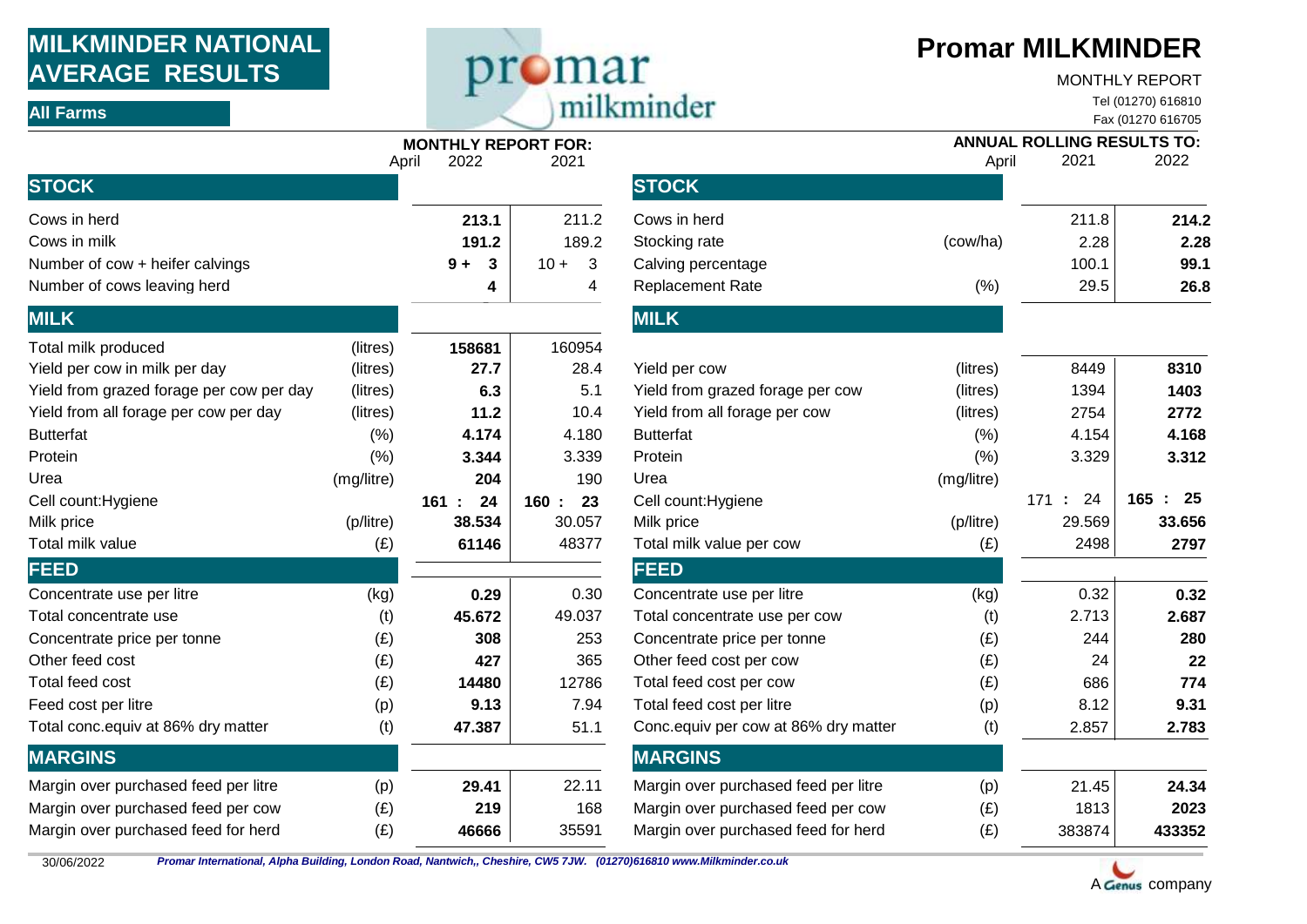## **MILKMINDER NATIONAL AVERAGE RESULTS**  NON ORGANISM **NON ALL PROPERTY AVERAGE RESULTS**<br>
Non Organic Farms<br>
Non Organic Farms<br> **Non Organic Farms**

## **Promar MILKMINDER**

#### MONTHLY REPORT

Tel (01270) 616810

|                                          |            | <b>MONTHLY REPORT FOR:</b> |            |                                      |            | <b>ANNUAL ROLLING RESULTS TO:</b> |             |
|------------------------------------------|------------|----------------------------|------------|--------------------------------------|------------|-----------------------------------|-------------|
| <b>STOCK</b>                             |            | 2022<br>April              | 2021       | <b>STOCK</b>                         | April      | 2021                              | 2022        |
| Cows in herd                             |            | 211.2                      | 210.0      | Cows in herd                         |            | 209.8                             | 212.3       |
| Cows in milk                             |            | 189.8                      | 188.5      | Stocking rate                        | (cow/ha)   | 2.31                              | 2.35        |
| Number of cow + heifer calvings          |            | $\boldsymbol{3}$<br>$9+$   | $10 + 3$   | Calving percentage                   |            | 99.8                              | 98.9        |
| Number of cows leaving herd              |            | 4                          | 4          | <b>Replacement Rate</b>              | (% )       | 28.9                              | 27.2        |
| <b>MILK</b>                              |            |                            |            | <b>MILK</b>                          |            |                                   |             |
| Total milk produced                      | (litres)   | 158945                     | 161366     |                                      |            |                                   |             |
| Yield per cow in milk per day            | (litres)   | 27.9                       | 28.5       | Yield per cow                        | (litres)   | 8528                              | 8401        |
| Yield from grazed forage per cow per day | (litres)   | 5.7                        | 4.6        | Yield from grazed forage per cow     | (litres)   | 1285                              | 1260        |
| Yield from all forage per cow per day    | (litres)   | 10.8                       | 10.3       | Yield from all forage per cow        | (litres)   | 2728                              | 2701        |
| <b>Butterfat</b>                         | (% )       | 4.183                      | 4.188      | <b>Butterfat</b>                     | (% )       | 4.149                             | 4.172       |
| Protein                                  | (% )       | 3.343                      | 3.340      | Protein                              | (% )       | 3.329                             | 3.315       |
| Urea                                     | (mg/litre) | 211                        | 194        | Urea                                 | (mg/litre) |                                   |             |
| Cell count: Hygiene                      |            | 24<br>160:                 | 23<br>158: | Cell count: Hygiene                  |            | 24<br>171:                        | 165<br>- 26 |
| Milk price                               | (p/litre)  | 38.421                     | 29.855     | Milk price                           | (p/litre)  | 29.203                            | 33.333      |
| Total milk value                         | (E)        | 61069                      | 48176      | Total milk value per cow             | (E)        | 2490                              | 2800        |
| <b>FEED</b>                              |            |                            |            | <b>FEED</b>                          |            |                                   |             |
| Concentrate use per litre                | (kg)       | 0.29                       | 0.31       | Concentrate use per litre            | (kg)       | 0.32                              | 0.33        |
| Total concentrate use                    | (t)        | 46.827                     | 49.840     | Total concentrate use per cow        | (t)        | 2.761                             | 2.756       |
| Concentrate price per tonne              | (E)        | 302                        | 249        | Concentrate price per tonne          | (E)        | 239                               | 273         |
| Other feed cost                          | (E)        | 454                        | 383        | Other feed cost per cow              | (E)        | 24                                | 22          |
| Total feed cost                          | (E)        | 14587                      | 12795      | Total feed cost per cow              | (E)        | 685                               | 775         |
| Feed cost per litre                      | (p)        | 9.18                       | 7.93       | Total feed cost per litre            | (p)        | 8.04                              | 9.23        |
| Total conc.equiv at 86% dry matter       | (t)        | 48.873                     | 52.0       | Conc.equiv per cow at 86% dry matter | (t)        | 2.909                             | 2.863       |
| <b>MARGINS</b>                           |            |                            |            | <b>MARGINS</b>                       |            |                                   |             |
| Margin over purchased feed per litre     | (p)        | 29.24                      | 21.93      | Margin over purchased feed per litre | (p)        | 21.17                             | 24.11       |
| Margin over purchased feed per cow       | (E)        | 220                        | 168        | Margin over purchased feed per cow   | (E)        | 1805                              | 2025        |
| Margin over purchased feed for herd      | (E)        | 46482                      | 35381      | Margin over purchased feed for herd  | (E)        | 378798                            | 429998      |